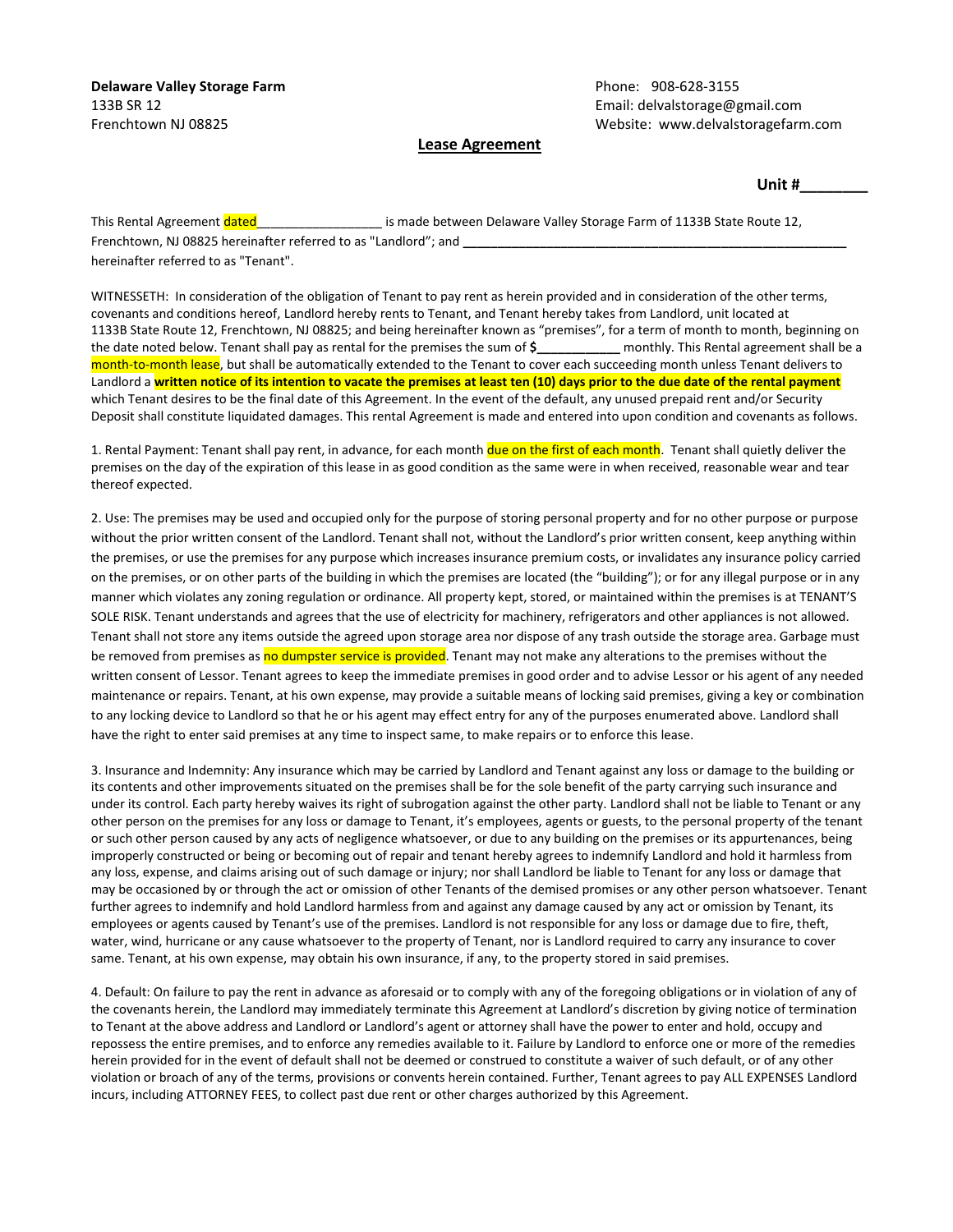a. THE LANDLORD SHALL HAVE A LIEN ON ALL THE TENANT'S PERSONAL PROPERTY STORED WITHIN THE LEASED PREMISES OR SPACE FOR RENT, LABOR OR OTHER CHARGES, AND EXPENSES REASONABLY INCURRED IN ITS SALE, AND THE TENANT PERSONAL PROPERTY STORED IN THE LEASED PREMISES OR SPACE MAY BE SOLD BY LANDLORD TO SATISFY LIEN IF THE TENANT IS IN DEFAULT.

5. COMPLIANCE WITH THE LAW: Tenant shall not store in the premises any items which shall be in violation of any order or requirement composed by the Board of Health, or by Sanitary, Sheriff or Police Departments or any other governmental agency, or do by any act to cause to be done any act which creates a nuisance in or upon or connected with said premises because of Tenant's use during said term. Tenant shall not keep or have in or on the leased premises any article or thing which might be pronounced "hazardous" or "extra hazardous" by any responsible insurance company.

6. Landlord's Lien: In addition to the statuary Landlord's lien, but not in lieu thereof, Landlord shall have at all times a valid, contractual lien for all rentals or other sums of money becoming due hereunder from Tenant upon all items situated in the premises. Upon default by Tenant, Landlord may enter upon leased premises and take possession of any items situated in the premises without liability for trespass or conversion, and sell the same without notice at public or private sale, at which Landlord or its assigners may be a purchaser.

7. Notices: Notice shall be in writing and shall be deemed to be delivered whether actually received or not on the part of the United States mail, postage fee paid, certified mail, addressed to the parties hereto at the respective addresses below their names.

8. Cancellation by Landlord: Landlord may cancel this lease any month by giving Tenant notice of such cancellation at least ten (10) days before the due date of the rental payment of each month. Provided that Tenant is not in default, the Landlord shall refund any prepaid and unapplied rental to Tenant.

9. Landlord's Failure to give Possession: Landlord shall not be liable for damages to Tenant for Failure to deliver possession of the premises to Tenant at the commencement of the term if such failure is due to no fault of Landlord, or the failure of the construction of the premises to be completed. Landlord will use its best efforts to give possession to Tenant at beginning of the term. If failure to do so is caused by act of previous Tenant holding over, Landlord will use all means at its command to oust such Tenant and Landlord agrees to transfer to Tenant the right to prosecute in his own name any cause of action which Landlord may have against Tenant holding over, Tenant to hold for himself any recovery in such action, except for any amounts due to Landlord as rent.

10. Mortgagee's Rights: Tenant's rights shall be subject to any bona fide mortgage, conditional sales contract, bill of sale to secure debt which is now or hereafter to be placed upon the premises or other property by Landlord.

11. Holding Over: If Tenant shall remain or continue to be in possession of the premises or any part thereof after the termination of this lease, Landlord shall, at its option, upon notifying Tenant of such intention, have the right to charge Tenant as liquidated damages for the time such possession is held a sum equal to twice the amount of rental rate for the premises for such period.

12. Cleaning Premises: Upon vacating the premises Tenant agrees to clean the premises thoroughly or to pay Landlord for the cleaning necessary to restore the premises to its condition when Lessee's possession commences, natural wear and tear expected regardless of whether the Security Deposit has been forfeited.

13. No Estate in Land Assignment: This rental agreement shall in no event be construed as a conveyance by Landlord as an Estate in land and Tenant shall have no right to assign this Agreement or sublet the premises.

IN WITNESS WHEREOF, the parties here to have executed this Agreement:

| Tenant: | $\cdots$<br>Sion<br>יאישו |  |  |
|---------|---------------------------|--|--|
|---------|---------------------------|--|--|

**Authorized Personnel / Landlord: \_\_\_\_\_\_\_\_\_\_\_\_\_\_\_\_\_\_\_\_\_\_\_\_\_\_\_\_\_\_\_\_\_\_\_\_\_\_\_\_\_\_\_\_\_\_\_\_\_\_\_\_\_\_\_\_\_\_\_\_\_\_\_\_**

**\*\* Please remember NO REFUNDS are given for an unused unit, payment is only received at signing of lease. You need to sign a MOVE OUT notice and confirm there is nothing remaining inside the unit so we can remove you from our system. If you cannot make it to the office to sign move out papers, you can email your request to vacate to DELVALSTORAGE@GMAIL.COM**